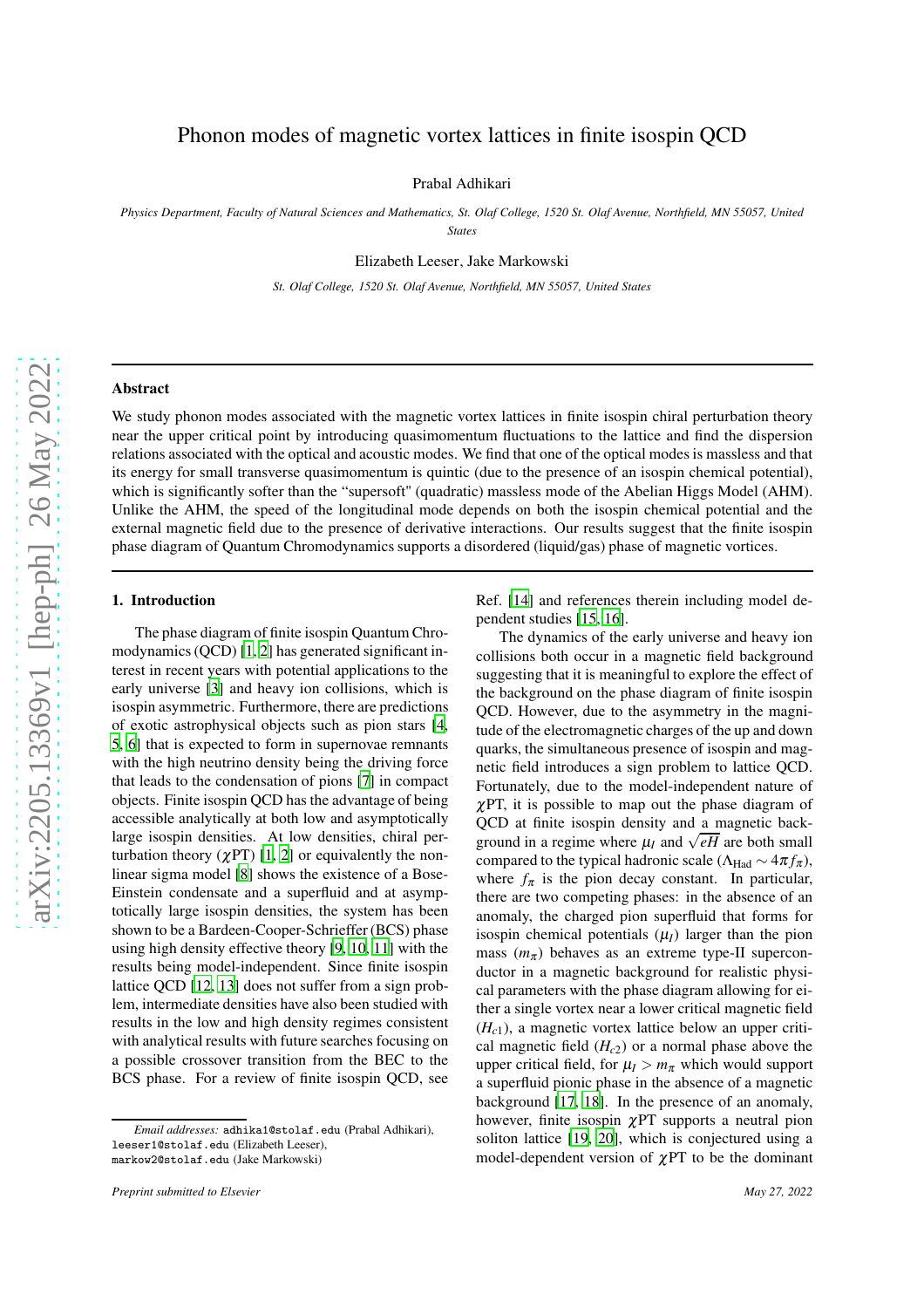phase for isospin chemical potentials larger than approximately 500 MeV and magnetic fields (*H*) larger than  $0.8 \text{ GeV}^2$  [\[21\]](#page-7-20).

In this paper, we add to the emerging picture of the phase diagram of finite isospin QCD by studying the phonon modes associated with the triangular magnetic vortex lattice below and near the upper critical magnetic field [\[18\]](#page-7-17). In particular, we find the dispersion relations of the two acoustic and two optical modes by considering the quasimomentum fluctuations of the ground state in the lowest Landau level approximation (LLL). We find that one of the optical modes is massless with a dispersion relation that is quintic for small quasimomenta. We discuss the implications of this result for the phase diagram of finite isospin QCD including the possibility of magnetic vortices existing in a disordered (liquid/gas) phase.

The paper is organized as follows: we begin with a brief review of superfluidity in finite isospin  $\chi$ PT in Section [2](#page-1-0) followed by a review of the origin of superconductivity in Section [2.2.](#page-1-1) In Section [3,](#page-2-0) we introduce quasimomentum modes to the magnetic vortex solution in the LLL approximation. We then find the contribution to the potential and kinetic energies quadratic in the quasimomentum modes and find the dispersion relation of the acoustic and optical modes. Finally, we conclude in Section [4,](#page-6-0) with a discussion of possible scenarios for the phase diagram of the finite isospin QCD supporting magnetic vortices existing not only in an ordered (solid) phase but also a disordered (liquid/gas) phase.

#### <span id="page-1-0"></span>2. Lagrangian and the origin of superconductivity

## *2.1. Lagrangian*

We begin with the  $\mathcal{O}(p^2)$   $\chi$ PT Lagrangian

$$
\mathcal{L}_2 = -\frac{1}{4} F_{\mu\nu} F^{\mu\nu} + \frac{f_{\pi}^2}{4} \text{Tr} \left[ \nabla_{\mu} \Sigma (\nabla^{\mu} \Sigma)^{\dagger} \right] + \frac{f_{\pi}^2 m_{\pi}^2}{4} \text{Tr} \left[ \Sigma + \Sigma^{\dagger} \right] , \qquad (1)
$$

where  $\Sigma$  is an  $SU(2)$  matrix,  $f_{\pi}$  is the pion decay constant,  $m_{\pi}$  is the pion mass and  $F_{\mu\nu} \equiv \partial_{\mu}A_{\nu} - \partial_{\nu}A_{\mu}$  is the electromagnetic tensor and  $\nabla_{\mu} \Sigma$  is the covariant derivative. Their definitions are as follows

$$
\nabla_{\mu} \Sigma = \partial_{\mu} \Sigma - i [e Q A_{\mu} + \frac{\mu_I}{2} \tau_3 \delta_{\mu 0}, \Sigma] , \qquad (2)
$$

where  $A_{\mu}$  is the electromagnetic gauge potential,  $Q =$ diag  $\left(+\frac{2}{3}, -\frac{1}{3}\right)$  is the quark charge matrix and  $\mu_I$  is the isospin chemical potential. In the two-flavor case, it is most convenient to parameterize the homogeneous ground state represented by the *SU*(2) field, Σ, as

$$
\Sigma = \cos \rho \, \mathbb{1} + \sin \rho \, i \hat{\phi}_a \tau_a \,, \tag{3}
$$

where we have adopted the Einstein summation convention over repeated Greek indices, which represent isospin space. We require that  $\hat{\phi}_a \hat{\phi}_a = 1$ , which ensures the  $SU(2)$  field  $\Sigma$  is unitary, i.e.  $\Sigma^{\dagger} \Sigma = \mathbb{1}$ . The resulting tree-level Lagrangian in the presence of an isospin chemical potential is

$$
\mathcal{L}_{\text{tree}} = \frac{f_{\pi}^2 m_{\pi}^2}{2} \left[ 2 \cos \rho + \sin^2 \rho \left\{ \frac{\mu_l^2}{m_{\pi}^2} (\hat{\phi}_1^2 + \hat{\phi}_2^2) \right\} \right] , \tag{4}
$$

where setting  $\hat{\phi}_1^2 + \hat{\phi}_2^2 = 1$  in the vacuum maximizes the tree-level Lagrangian, and also implies that  $\hat{\phi}_3 = 0$ , i.e. the neutral pion doesn't condense. Then maximizing the Lagrangian with respect to  $\rho$ , we find that the system possesses a normal vacuum with  $\rho = 0$  when  $|\mu_I| \le m_\pi$  and charged pion phase with  $\rho = \arccos\left(\frac{m_\pi^2}{\mu_I^2}\right)$  $\setminus$ for  $|\mu_I| \geq m_{\pi}$ .

#### <span id="page-1-1"></span>*2.2. Origin of superconductivity*

In order to study the superconducting characteristics of the pion condensed phase within finite isospin χPT, we need the Gibbs free energy (density), which is the Legendre transform of the Hamiltonian (density),  $\mathcal{H}$ ,

$$
\mathcal{G} = \mathcal{H} - \vec{M} \cdot \vec{H} \,. \tag{5}
$$

where  $\vec{M}$  is the magnetization, which is defined as

$$
\vec{M} = \vec{B} - \vec{H} \tag{6}
$$

Here  $\vec{B} = \vec{\nabla} \times \vec{A}$ , and  $\vec{H}$  is the external magnetic field, which we will assume points in the positive *z*-direction. Since charged superfluids behave superconductors we proceed by first stating the critical external magnetic field under the assumption of type-I superconductivity, which can be easily calculated by setting the Gibbs free energy of the uniform superconducting phase to that of the normal phase. In the superconductor,  $\vec{B} = 0$ or equivalently  $\vec{M} = -\vec{H}$ . After setting the Gibbs free energy of the normal and superconducting phases, we find

$$
H_c = \frac{f_\pi}{\mu_I} (\mu_I^2 - m_\pi^2) \ . \tag{7}
$$

On the other hand, assuming type-II superconductivity, there are two critical magnetic fields, the lower one,  $H_{c1}$ , determines the transition from the uniform superconducting phase to a single vortex phase and the higher one,  $H_{c2}$  determines the transition from a magnetic vortex lattice phase to the normal QCD vacuum. The lower critical field is

$$
H_{c1} = \frac{\mathscr{S}}{\Phi} \,, \tag{8}
$$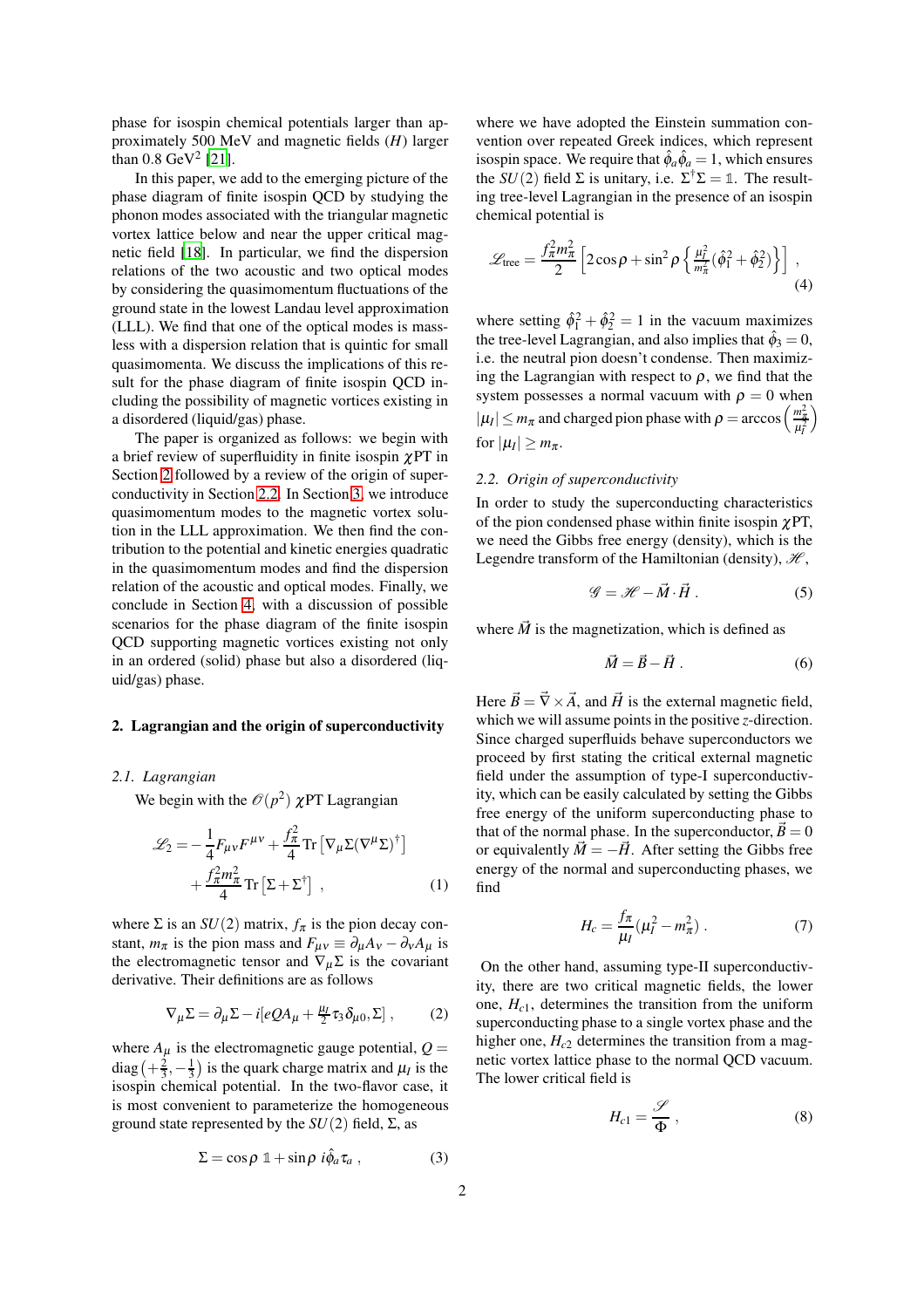<span id="page-2-1"></span>

Figure 1: Phase diagram illustrating the nature of superconductivity in finite isospin  $\chi$ PT. Top.  $ef_{\pi} > m_{\pi}$ : Both type-I and type-II superconductivity are supported for  $\mu_I < e f_\pi$  and  $\mu_I > e f_\pi$  respectively. Bottom.  $ef_{\pi} < m_{\pi}$ : Only type-II superconductivity is supported.

where  $\mathscr S$  is the string tension of a single magnetic vortex and  $\Phi$  is the magnetic flux, which is quantized in the vortex. On the other hand, the upper critical field,

$$
H_{c2} \equiv B_c = \frac{\mu_l^2 - m_\pi^2}{e} \,. \tag{9}
$$

It is useful to note that  $H_c$  under the assumption of type-I and *Hc*<sup>2</sup> under the assumption of type-II are both proportional to  $\mu_I^2 - m_\pi^2$  and satisfy

$$
\mathcal{R} \equiv \frac{H_{c2}}{H_c} = \frac{\mu_I}{ef_\pi} , \qquad (10)
$$

which provides useful constraints on the values of physical parameters that determine the nature of superconductivity. The system behaves as a type-II superconductor if  $\mathcal{R} > 1$ , which in combination with the requirement that  $\mu_I > m_\pi$  for the superfluid phase gives rise to the condition that if  $ef_{\pi} < m_{\pi}$ , the system only supports type-II superconductivity. However, if  $ef_\pi$  >  $m_{\pi}$ , the system exhibits both type-I and type-II superconductivity for  $\mu_I < e f_\pi$  and  $\mu_I < e f_\pi$  respectively. We illustrate these possibilities in Fig. [1.](#page-2-1)

#### <span id="page-2-0"></span>3. Phonon modes

Before introducing quasimomentum fluctuations to the triangular magnetic vortex lattice that forms near the upper critical point and studying phonon dispersion relations, we briefly review the calculation of the vortex condensation energy first studied in Ref. [\[18\]](#page-7-17). Firstly, it is useful to expand the  $\chi$ PT Lagrangian up to four fields

$$
\mathcal{L}_{4\pi} = -\frac{1}{4} F^{\mu\nu} F_{\mu\nu} + i\mu_I (\pi^- \partial_0 \pi^+ - \pi^+ \partial_0 \pi^-)
$$
  
\n
$$
-i\frac{2\mu_I}{3f_{\pi}^2} \pi^+ \pi^- (\pi^- \partial_0 \pi^+ - \pi^+ \partial_0 \pi^-)
$$
  
\n
$$
+ D_{\mu} \pi^+ D^{\mu} \pi^- + (\mu_I^2 - m_{\pi}^2) \pi^+ \pi^-
$$
  
\n
$$
- \frac{4\mu_I^2 - m_{\pi}^2}{6f_{\pi}^2} (\pi^+ \pi^-)^2 - \frac{1}{3f_{\pi}^2} D_{\mu} \pi^+ D^{\mu} \pi^- \pi^+ \pi^-
$$
  
\n
$$
+ \frac{1}{6f_{\pi}^2} [\pi^+ D_{\mu} \pi^- \pi^+ D^{\mu} \pi^- + D_{\mu} \pi^+ \pi^- D^{\mu} \pi^+ \pi^-]
$$
  
\n(11)

which excludes a gauge-fixing term that is not necessary for a tree-level calculation and a trivial constant term  $(f_{\pi}^2 m_{\pi}^2)$ . The covariant derivative  $D_{\mu} \pi^{\pm} =$  $(\partial_{\mu} + ieA_{\mu})\pi^{\pm}$ .

#### *3.1. Method of successive approximation*

Then we use the method of successive approximation to find the condensation energy and phonon modes of the magnetic vortex lattice. The approximation follows the following power counting scheme

$$
B = B_0 + \varepsilon^2 \delta B \tag{12}
$$

$$
\pi^+ = \varepsilon \tilde{\pi}^+ + \varepsilon^3 \delta \pi^+ \,, \tag{13}
$$

<span id="page-2-2"></span>where at leading order  $B_0$  is the critical magnetic field  $B_c$  of Eq. [\(9\)](#page-2-2) with  $\tilde{\pi}^+$  obeying the following linearized equation of motion

<span id="page-2-4"></span>
$$
\left(2\bar{\partial} + \frac{eB_0}{2}z\right)\tilde{\pi}^+ = 0\,,\tag{14}
$$

where we have used "conformal" coordinates, i.e.

$$
z = x + iy, \quad \bar{z} = x - iy \tag{15}
$$

$$
\partial = \frac{1}{2}(\partial_x - i\partial_y), \ \bar{\partial} = \frac{1}{2}(\partial_x + i\partial_y).
$$
 (16)

The equation of motion for *B* upto  $\mathcal{O}(\varepsilon^3)$  is

$$
\bar{\partial}B = -e\bar{\partial}(\tilde{\pi}^+\tilde{\pi}^-)\left[1 - \frac{2}{3f_{\tilde{\pi}}^2}\tilde{\pi}^+\tilde{\pi}^-\right],
$$

which has the following solution that incorporates magnetic flux conservation

$$
B = B_{\text{ext}} - e \left( \tilde{\pi}^+ \tilde{\pi}^- - \langle \tilde{\pi}^+ \tilde{\pi}^- \rangle \right) + \frac{e}{3f_{\pi}^2} \left( \left( \tilde{\pi}^+ \tilde{\pi}^- \right)^2 - \langle \left( \tilde{\pi}^+ \tilde{\pi}^- \right)^2 \rangle \right) , \qquad (17)
$$

with  $\langle \mathcal{O} \rangle$  representing the expectation value of  $\mathcal O$  over the transverse plane, i.e.

<span id="page-2-6"></span>
$$
\langle \mathcal{O} \rangle = \frac{1}{A_{\perp}} \int dx dy \ \mathcal{O} \ , \qquad (18)
$$

where  $A_{\perp}$  is the transverse area over which the integral is performed. Using the equations of motion then we can find the condensation energy,  $\mathscr{E}_\perp$ , of the magnetic vortex lattice relative to the normal vacuum. Using the definition,

<span id="page-2-3"></span>
$$
\mathscr{E}_{\perp} \equiv \langle \mathscr{H} \rangle - \frac{1}{2} B_{\text{ext}}^2 \,, \tag{19}
$$

and the equations of motion we get the following condensation energy [\[18](#page-7-17)]

<span id="page-2-5"></span>
$$
\mathscr{E}_{\perp} = -e(B_c - B_{ext})\langle \tilde{\pi}^+ \tilde{\pi}^- \rangle + \frac{e^2}{2} \langle \tilde{\pi}^+ \tilde{\pi}^- \rangle^2 + \frac{1}{2} \left( \lambda_{eff} - e^2 \right) \langle (\tilde{\pi}^+ \tilde{\pi}^-)^2 \rangle ,
$$
 (20)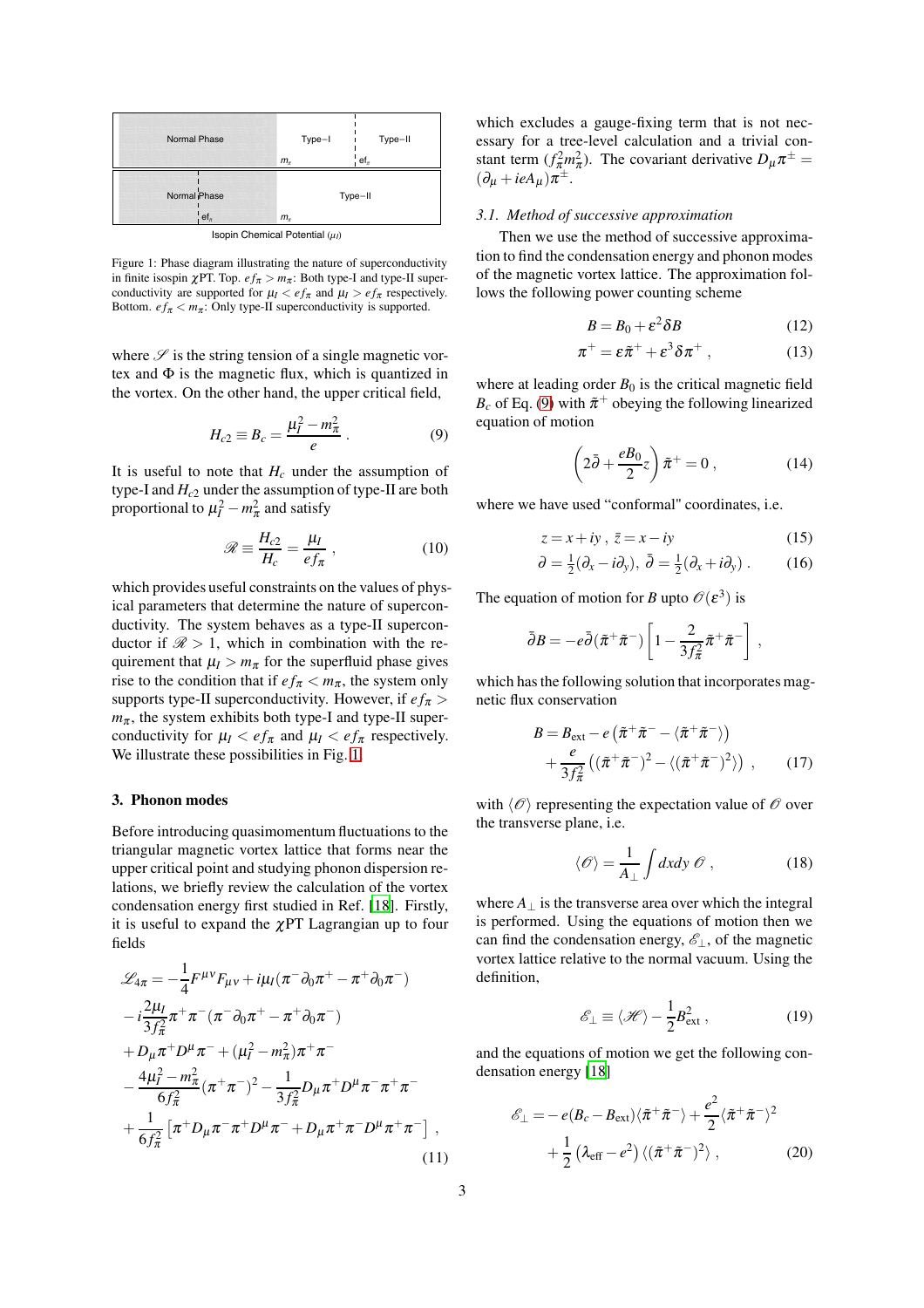where  $\lambda_{\text{eff}}$  is defined as

$$
\lambda_{\text{eff}} \equiv \frac{2\mu_l^2 + m_\pi^2}{3f_\pi^2} \,. \tag{21}
$$

The condensation energy is minimized by a triangular magnetic vortex lattice. The analytic form of the solution is

$$
\tilde{\pi}^+ = \sum_{n=-\infty}^{\infty} C_n \phi_n(\nu, z, \bar{z})
$$
 (22)

$$
\phi_n(\nu, z, \bar{z}) = e^{-\pi \nu^2 n^2 - \frac{\pi}{2L_B^2} (|z|^2 + z^2) + \frac{2\pi}{L_B} \nu n z}, \qquad (23)
$$

where  $L_B = \sqrt{\frac{2\pi}{eB}}$  is the magnetic length. For a triangular lattice that minimizes the free energy,  $C_n = C_{n+2}$ with  $C_0 \equiv C, C_1 = iC$  and  $v = \frac{4}{\sqrt{2}}$  $\frac{\sqrt[4]{3}}{\sqrt{2}}$  $\frac{3}{2}$ .

In order to calculate the transverse energy, we min-imize Eq. [\(20\)](#page-2-3) without the quasimomentum fluctuations we find that  $\mathscr{E}_1^{(0)}$  $\mathbf{r}^{(0)}$  is

$$
\mathscr{E}_{\perp}^{(0)} = -\frac{e^2 (B_c - B_{\text{ext}})^2}{2 \left[ e^2 + \beta_A \left( \lambda_{\text{eff}} - e^2 \right) \right]} \,, \tag{24}
$$

with corrections of  $\mathcal{O}((B_c - B_{ext})^4)$  and the vortex lattice solution  $\tilde{\pi}^+$  of Eq. [\(22\)](#page-3-0) has

$$
|C| = \sqrt{\frac{1}{Q_0} \frac{e(B_c - B_{\text{ext}})}{\beta_A (\lambda_{\text{eff}} - e^2) + e^2}},
$$
 (25)

with  $eB_c = \mu_I^2 - m_\pi^2 > 0$  and the Abrikosov ratio,  $\beta_A =$  $1.159595...$ 

#### *3.2. Quasimomentum Excitations*

In order to study the fluctuations of the vortex lattice, we introduce states that carry quasimomentum,  $\vec{k}$ , associated with the low-energy excitations of the magnetic vortex lattice [\[22,](#page-7-21) [23\]](#page-7-22),

$$
\tilde{\pi}_k^+(\vec{x},t) = e^{-i(\vec{k}\cdot\vec{x}-\omega t)}\tilde{\pi}^+(\mathbf{x}+\frac{L_B^2}{\pi}\tilde{\mathbf{k}}) ,\qquad(26)
$$

where  $\vec{x}$  ( $\vec{k}$ ) and **x** (**k**) represent position (quasimomentum) and traverse position (quasimomentum) respectively. Explicitly,  $\vec{x} = (\mathbf{x}, \mathbf{z})$  and  $\vec{k} = (\mathbf{k}, k_{\mathbf{z}})$  with  $\mathbf{x} =$  $(x, y)$  and  $\mathbf{k} = (k_x, k_y)$ .  $\mathbf{\vec{k}}$  is defined as  $\mathbf{\vec{k}}_i = \mathbf{\vec{\epsilon}}_{ij} \mathbf{k}_j$ , where  $\varepsilon_{ij}$  is the antisymmetric tensor, i.e.  $\varepsilon_{12} = -\varepsilon_{21} = 1$ . Finally, we note that the traverse quasimomenta live within a Brillouin zone, which is hexagonal, see Fig. 2 in Ref. [\[22\]](#page-7-21).

The state that incorporates the quasimomentum excitations,  $\tilde{\pi}_k^+(\vec{x},0)$ , is a solution of the leading order equation of motion in Eq. [\(14\)](#page-2-4), which is satisfied by the static magnetic vortex lattice. In order to incorporate the quasimomentum fluctuations of the magnetic vortex lattice, we proceed by expanding  $\tilde{\pi}^{\pm}$  around the triangular vortex lattice as [\[23\]](#page-7-22)

$$
\tilde{\pi}^+(\mathbf{x}) \to \tilde{\pi}_k^+(\vec{x}) \equiv \tilde{\pi}_0^+(\mathbf{x}) + \chi^\dagger(\vec{x},t) \tag{27}
$$

$$
\tilde{\pi}^-(\mathbf{x}) \to \tilde{\pi}_k^-(\vec{x}) \equiv \tilde{\pi}_0^-(\mathbf{x}) + \chi(\vec{x}, t) ,\qquad (28)
$$

where  $\tilde{\pi}_{0}^{\pm}(\mathbf{x})$  represents the static triangular vortex lattice solution, with  $\chi^{\dagger}(\vec{x},t)$  and  $\chi(\vec{x},t)$  representing quasimomentum fluctuations around the triangular vortex lattice,

<span id="page-3-3"></span>
$$
\chi^{\dagger}(\vec{x},t) = \sum_{k \neq 0} c_k^{\dagger} \tilde{\pi}_k^+(\vec{x},t) \ . \tag{29}
$$

<span id="page-3-0"></span>The coefficient,  $c_k^{\dagger}$ , is complex-valued and represents small quasimomentum excitations, i.e.  $|c_k^{\dagger}| \ll 1$ .

In order to derive the phonon dispersion relations we require the effective phonon action of the magnetic vortex lattice that is quadratic in the fluctuations, i.e.  $c_k$  and/or  $c_k^{\dagger}$ ,

<span id="page-3-6"></span>
$$
\mathscr{S}_{\text{phonon}}^{(2)} = \sum_{k \neq 0} \left( \mathscr{T}^{(2)}(k) - \mathscr{E}^{(2)}(k) \right) ,\qquad(30)
$$

where  $\mathcal{T}^{(2)}(k)$  is the quadratic contribution arising from the time-dependent terms in Eq. [\(11\)](#page-2-5) while  $\mathcal{E}^{(2)}(k)$  is the potential energy contribution consisting of traverse and longitudinal contributions,

$$
\mathcal{E}^{(2)}(k) \equiv \mathcal{E}_{\perp}^{(2)}(\mathbf{k},0) + \mathcal{E}_{\parallel}^{(2)}(\mathbf{0},k_3) . \tag{31}
$$

<span id="page-3-5"></span>The former will be calculated using Eq. [\(20\)](#page-2-3) while the latter using Eq. [\(11\)](#page-2-5). The quadratic contributions will then contain the following two-point function

$$
\langle \tilde{\pi}_{\mathbf{k}}^{+} \tilde{\pi}_{\mathbf{l}}^{-} \rangle = |C|^{2} Q_{0} \delta(\mathbf{k} - \mathbf{l}), \qquad (32)
$$

where  $Q_0 \equiv \frac{1}{\sqrt{2}}$  $\frac{1}{2v}$  and the following four-point function (with only two non-zero quasimomenta), which is defined as

$$
\langle \tilde{\pi}_{\mathbf{k}_2}^+ \tilde{\pi}_{\mathbf{l}_2}^- \tilde{\pi}_{\mathbf{k}_1}^+ \tilde{\pi}_{\mathbf{l}_1}^- \rangle \equiv |C|^4 Q_{\mathbf{k}_2 \mathbf{l}_2 \mathbf{k}_1 \mathbf{l}_1} . \tag{33}
$$

 $Q_{k_2 l_2 k_1 l_1}$  is real, dimensionless and symmetric under the following quasimomenta exchanges

<span id="page-3-4"></span>
$$
Q_{\mathbf{k}_2\mathbf{l}_2\mathbf{k}_1\mathbf{l}_1} = Q_{\mathbf{l}_2\mathbf{k}_2\mathbf{l}_1\mathbf{k}_1} \tag{34}
$$

For our calculation of the effective phonon action, which is quadratic in k, it is also helpful to note that it conserves quasimomentum. Further details of the fourpoint functions discussed in [Appendix A](#page-6-1) with detailed calculations found in Ref. [\[22\]](#page-7-21).

#### *3.3. Transverse Energy*

The transverse energy that incorporates quadratic fluctuations can be found using Eq. [\(20\)](#page-2-3) after making the replacements in Eqs. [\(27\)](#page-3-1) and [\(28\)](#page-3-2),

<span id="page-3-2"></span><span id="page-3-1"></span>
$$
\mathscr{E}_{\perp}^{(2)} = -e(B_{c} - B_{ext})\langle \chi^{\dagger}\chi \rangle + e^{2}\langle \chi^{\dagger}\chi \rangle \langle \tilde{\pi}_{0}^{+}\tilde{\pi}_{0}^{-} \rangle \n+ \frac{1}{2}(\lambda_{eff} - e^{2}) \left[ \langle \chi^{\dagger}\chi\tilde{\pi}_{0}^{+}\tilde{\pi}_{0}^{-} \rangle + \langle \tilde{\pi}_{0}^{+}\tilde{\pi}_{0}^{-}\chi^{\dagger}\chi \rangle \n+ \langle \chi^{\dagger}\tilde{\pi}_{0}^{-}\tilde{\pi}_{0}^{+}\chi \rangle + \langle \tilde{\pi}_{0}^{+}\chi\chi^{\dagger}\tilde{\pi}_{0}^{-} \rangle \n+ \langle \chi^{\dagger}\tilde{\pi}_{0}^{-}\chi^{\dagger}\tilde{\pi}_{0}^{-} \rangle + \langle \tilde{\pi}_{0}^{+}\chi\tilde{\pi}_{0}^{+}\chi \rangle \right], \qquad (35)
$$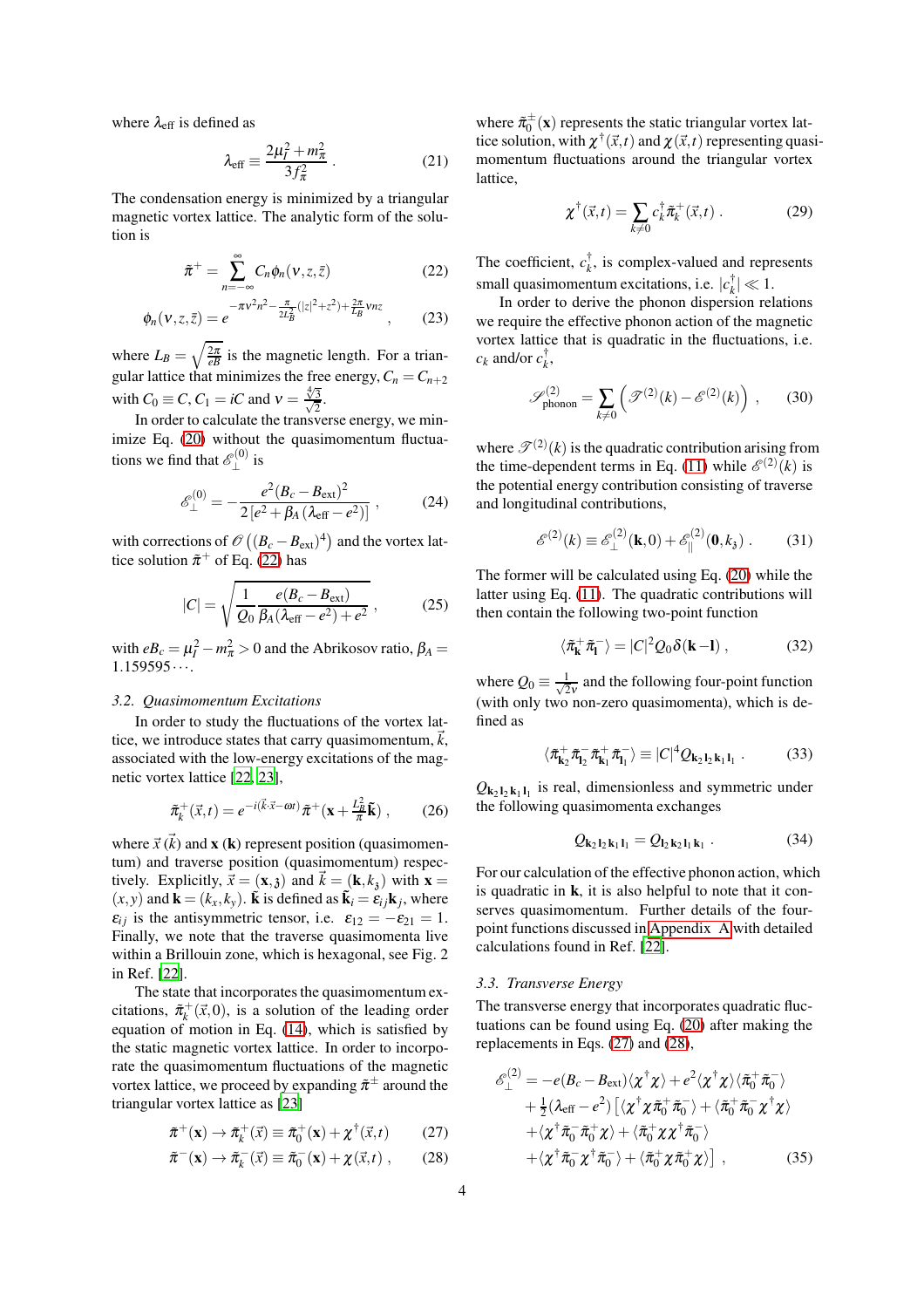where we have used the orthogonality of the fluctuations to the static solution, i.e.  $\langle \tilde{\pi}_0^- \chi \rangle = \langle \chi^{\dagger} \tilde{\pi}_0^+ \rangle = 0$ . Since  $\mathcal{E}_\perp$  is strictly valid for static solutions with  $k_3 =$ 0, we replacing  $\chi$  using Eq. [\(29\)](#page-3-3) (after setting  $k_3 = 0$ ). We get using Eq.  $(34)$  and quasimomentum conservation implicit in the four-point function [\[22](#page-7-21)],

$$
\mathcal{E}_{\perp}^{(2)} = \sum_{\mathbf{k}\neq\mathbf{0}} \mathcal{E}_{\perp}^{(2)}(\mathbf{k}, 0)
$$
(36)  

$$
\mathcal{E}_{\perp}^{(2)}(\mathbf{k}, 0) = \left[ -e(B_c - B_{ext}) |C|^2 Q_0 + e^2 |C|^4 Q_0^2 + (\lambda_{eff} - e^2) |C|^4 (Q_{\mathbf{k}\mathbf{k}\mathbf{0}\mathbf{0}} + Q_{\mathbf{k}\mathbf{0}\mathbf{0}\mathbf{k}}) \right] c_{\mathbf{k}}^{\dagger} c_{\mathbf{k}} \qquad (37)
$$

$$
+ \left[ (\lambda_{eff} - e^2) |C|^4 Q_{\mathbf{k}\mathbf{0} - \mathbf{k}\mathbf{0}} \right] \frac{1}{2} (c_{\mathbf{k}}^{\dagger} c_{-\mathbf{k}}^{\dagger} + c_{\mathbf{k}} c_{-\mathbf{k}}),
$$

where  $Q_0 \equiv \frac{1}{\sqrt{2}}$  $\frac{1}{2v}$  and  $c_k$  represents the . The quadratic phonon Lagrangian is diagonal in the real representa- $\overline{\text{tion of }} c_k^{\dagger}$ ,

$$
c_k^{\dagger} = o_k^{\dagger} - ia_k^{\dagger} , c_k = o_k + ia_k , \qquad (38)
$$

where 
$$
a_k^{\dagger}
$$
 and  $\sigma_k^{\dagger}$  satisfy  $a_k^{\dagger} = a_{-k}$ ,  $\sigma_k^{\dagger} = o_{-k}$ , and  
\n $c_k^{\dagger}c_k = \sigma_k^2 + a_k^2$ ,  $\frac{1}{2}(c_k^{\dagger}c_{-k}^{\dagger} + c_k c_{-k}) = \sigma_k^2 - a_k^2$ . (39)

The diagonal form of  $\mathscr{E}_1^{(2)}$  $\mathcal{L}^{(2)}(\mathbf{k},0)$  is

$$
\mathscr{E}_{\perp}^{(2)}(\mathbf{k},0) = \frac{1}{2} (\lambda_{\text{eff}} - e^2) |C|^4 [\lambda_{-}(\mathbf{k}) - \lambda_{-}(\mathbf{0})] \, o_{\mathbf{k}}^2 + \frac{1}{2} (\lambda_{\text{eff}} - e^2) |C|^4 [\lambda_{+}(\mathbf{k}) - \lambda_{-}(\mathbf{0})] \, a_{\mathbf{k}}^2 \tag{40}
$$

where  $\lambda_{+}(\mathbf{k})$  is defined as

$$
\lambda_{\pm}(\mathbf{k}) \equiv 2(Q_{\mathbf{k}\mathbf{k}\mathbf{0}\mathbf{0}} + Q_{\mathbf{k}\mathbf{0}\mathbf{0}\mathbf{k}} \pm Q_{\mathbf{k}\mathbf{0}-\mathbf{k}\mathbf{0}}), \qquad (41)
$$

and  $\lambda_{-}(\mathbf{0}) = 2Q_0^2 \beta_A$  in conjunction with Eq. [\(25\)](#page-3-5) gives the compact form of  $\mathscr{E}^{(2)}$  $\mathbb{L}^{(2)}(\mathbf{k},0)$  in Eq. [\(40\)](#page-4-0).

## *3.4. Longitudinal Energy*

The contribution to the quadratic phonon Lagrangian of the longitudinal quasimomentum is most conveniently calculated using the derivative terms in Eq. [\(11\)](#page-2-5) that depend on the longitudinal direction. We get

$$
\mathscr{E}_{\parallel}^{(2)} = \mathscr{E}_{\parallel,0}^{(2)} + \mathscr{E}_{\parallel,d}^{(2)} = \sum_{k \neq 0} \left( \mathscr{E}_{\parallel,0}^{(2)}(k) + \mathscr{E}_{\parallel,d}^{(2)}(k) \right) , \tag{42}
$$

where the contribution due to the leading derivative term is  $\mathscr{E}_{\parallel,0}^{(2)} = \langle \partial_3 \chi^\dagger \partial_3 \chi \rangle$ , which gives

$$
\mathcal{E}_{\parallel,0}^{(2)}(k) = k_3^2 |C|^2 Q_0 c_k^{\dagger} c_k . \tag{43}
$$

The sub-leading derivative terms in  $\mathcal{L}_{4\pi}$  contribute to

$$
\mathcal{E}_{\parallel,d}^{(2)}(k) = -k_3^2 |C|^4 \ell^2 \left[ Q_{\mathbf{k}\mathbf{k}\mathbf{0}\mathbf{0}} c_k^{\dagger} c_k + Q_{\mathbf{k}\mathbf{0} - \mathbf{k}\mathbf{0}} \frac{1}{2} (c_k^{\dagger} c_{-k}^{\dagger} + c_k c_{-k}) \right] , \qquad (44)
$$

where  $\ell \equiv \frac{1}{\sqrt{3}}$  $\frac{1}{3f_\pi}$ . In terms of the real fields  $o_k$  and  $a_k$ ,

$$
\begin{aligned} \mathcal{E}_{\parallel}^{(2)}(k) &= k_3^2 |C|^2 \left[ Q_0 - |C|^2 \ell^2 \Lambda_+(\mathbf{k}) \right] \sigma_k^2 \\ &+ k_3^2 |C|^2 \left[ Q_0 - |C|^2 \ell^2 \Lambda_-(\mathbf{k}) \right] \sigma_k^2 \,, \end{aligned} \tag{45}
$$

where  $\Lambda_+(\mathbf{k}) = Q_{\mathbf{k}\mathbf{k}00} \pm Q_{\mathbf{k}0-\mathbf{k}0}$ .

## *3.5. Time-dependent contribution*

The calculation of the time-dependent contribution of the quadratic phonon Lagrangian proceeds in a manner similar to the longitudinal  $(k_3$ -dependent) contribution. However, as is evident from Eq. [\(11\)](#page-2-5), there are also single time-derivative contributions proportional to the finite isospin chemical potential. We find

$$
\mathcal{T}^{(2)} = \mathcal{T}_0^{(2)} + \mathcal{T}_d^{(2)}
$$
  
= 
$$
\sum_{k \neq 0} \left( \mathcal{T}_0^{(2)}(k) + \mathcal{T}_d^{(2)}(k) \right).
$$
 (46)

where  $\mathcal{T}_0^{(2)}$  $\mathcal{O}_0^{(2)}$  is the contribution arising from the  $\mathcal{O}(p^2)$ Lagrangian

$$
\mathscr{T}_0^{(2)} = \langle \partial_0 \chi^\dagger \partial^0 \chi + i \mu_I (\partial_0 \chi^\dagger \chi - \chi^\dagger \partial_0 \chi) \rangle \,, \quad (47)
$$

and

$$
\mathcal{J}_0^{(2)}(k) = \left[\omega^2 - 2\mu_I \omega\right] |C|^2 Q_0 c_k^{\dagger} c_k \,. \tag{48}
$$

 $\mathscr{T}^{(2)}$  $\mathcal{O}(p^4)$  is the contribution arising from the  $\mathcal{O}(p^4)$  derivative terms,

<span id="page-4-0"></span>
$$
\mathcal{F}_d^{(2)} = -2\ell^2 i\mu_I \left[ \langle \tilde{\pi}_0^+ \tilde{\pi}_0^- (\partial_0 \chi^\dagger \chi - \chi^\dagger \partial_0 \chi) \rangle \right. \n+ \langle \tilde{\pi}_0^+ \chi (\partial_0 \chi^\dagger \tilde{\pi}_0^- - \tilde{\pi}_0^+ \partial_0 \chi) \rangle \n+ \chi^\dagger \tilde{\pi}_0^- (\partial_0 \chi^\dagger \tilde{\pi}_0^- - \tilde{\pi}_0^+ \partial_0 \chi) \rangle \right] \n- \ell^2 \left[ \tilde{\pi}_0^+ \tilde{\pi}_0^- \partial_0 \chi^\dagger \partial_0 \chi \n- \frac{1}{2} (\tilde{\pi}_0^+ \partial_0 \chi \tilde{\pi}_0^+ \partial_0 \chi + \partial_0 \chi^\dagger \tilde{\pi}_0^- \partial_0 \chi^\dagger \tilde{\pi}_0^-) \right] , \quad (49)
$$

and

$$
\mathcal{I}_{d}^{(2)}(k) = 4\ell^{2} \mu_{I} \omega |C|^{4} \left[ (Q_{\mathbf{k}k00} + Q_{\mathbf{k}00\mathbf{k}}) c_{k}^{\dagger} c_{k} + Q_{\mathbf{k}0 - \mathbf{k}0} \frac{1}{2} (c_{k}^{\dagger} c_{-k}^{\dagger} + c_{k} c_{-k}) \right] - \omega^{2} \ell^{2} |C|^{4} \left[ Q_{\mathbf{k}k00} c_{k}^{\dagger} c_{k} + Q_{\mathbf{k}0 - \mathbf{k}0} \frac{1}{2} (c_{k}^{\dagger} c_{-k}^{\dagger} + c_{k} c_{-k}) \right] .
$$
\n(50)

In terms of the real fields  $o_k$  and  $a_k$ ,

$$
\mathcal{T}^{(2)} = (\omega^2 - 2\mu_I \omega)|C|^2 [Q_0 - |C|^2 \ell^2 \Lambda_+(\mathbf{k})] \sigma_k^2
$$
  
+ (\omega^2 - 2\mu\_I \omega)|C|^2 [Q\_0 - |C|^2 \ell^2 \Lambda\_-(\mathbf{k})] \sigma\_k^2  
+ 2\ell^2 \mu\_I \omega|C|^4 (\tilde{\Lambda}\_+(\mathbf{k}) \sigma\_k^2 + \tilde{\Lambda}\_-(\mathbf{k}) \sigma\_k^2), (51)

where  $\tilde{\Lambda}_{\pm}(\mathbf{k}) = Q_{\mathbf{k}\mathbf{k}00} + 2Q_{\mathbf{k}00\mathbf{k}} \pm Q_{\mathbf{k}0-\mathbf{k}0}$ .

# *3.6. Dispersion Relation*

With the contributions to the quadratic action of Eq. [\(30\)](#page-3-6) calculated, we can find the dispersion using the condition  $\mathcal{T}^{(2)}(k) - \mathcal{E}^{(2)}(k) = 0$ , which is equivalent to

$$
(\omega^2 - 2\mu_I \omega) + 2\ell^2 \mu_I \omega g_{\pm}(\mathbf{k}) = k_3^2 + \tilde{h}_{\pm}(\mathbf{k}) , \quad (52)
$$

where  $\tilde{h}_{\pm}(\mathbf{k}) = h_{\pm}(\mathbf{k})[\lambda_{\mp}(\mathbf{k}) - \lambda_{-}(\mathbf{0})]$  and

$$
g_{\pm}(\mathbf{k}) = \frac{|C|^2}{Q_0} \tilde{\Lambda}_{\pm}(\mathbf{k}) \left( 1 + \frac{|C|^2 \ell^2}{Q_0} \Lambda_{\pm}(\mathbf{k}) \right) \tag{53}
$$

<span id="page-4-1"></span>
$$
h_{\pm}(\mathbf{k}) = \frac{|C|^2}{2Q_0} (\lambda_{\text{eff}} - e^2) \left( 1 + \frac{|C|^2 \ell^2}{Q_0} \Lambda_{\pm}(\mathbf{k}) \right) . \tag{54}
$$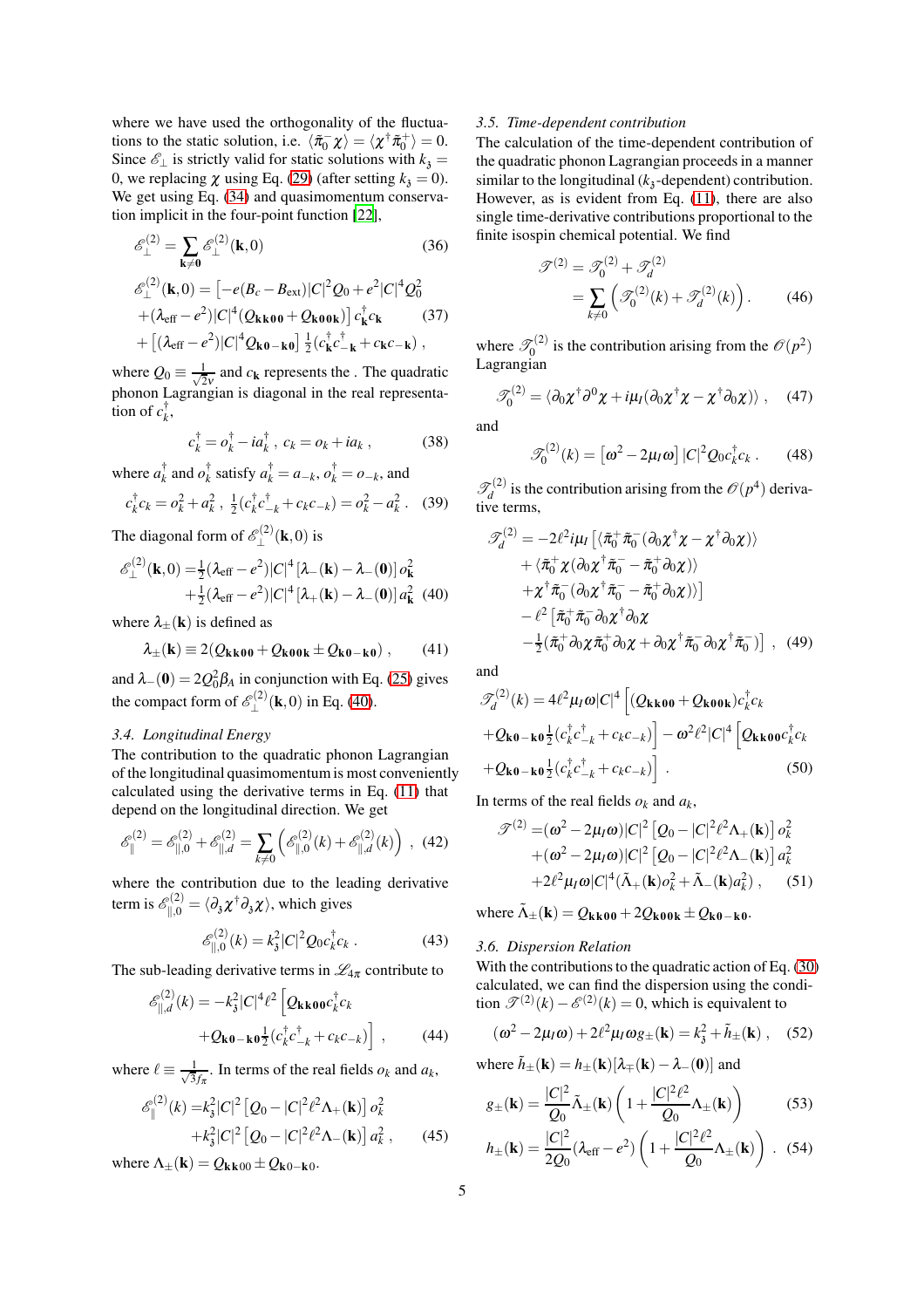<span id="page-5-1"></span>

Figure 2: Plot of the dispersion relation associated with the massless optical mode (left) and its transverse velocity (right) as function of the transverse quasimomentum.  $|k|$ . The solid and dashed lines represent the energy and speed at  $B = 0.99B_c$  and  $B = 0.985B_c$  respectively with the red, blue and green representing  $\mu_I = 1.25m_{\pi}$ , 1.5 $m_{\pi}$  and 1.75 $m_{\pi}$  respectively.

The resulting dispersion relations for the optical  $(\omega_o)$ and the acoustic  $(\omega_a)$  modes are

$$
\omega_o(\mathbf{k}, k_\delta) = \mu_{I+}(\mathbf{k}) \pm \sqrt{k_\delta^2 + \mu_{I+}(\mathbf{k})^2 + \tilde{h}_+(\mathbf{k})}
$$
 (55)

$$
\omega_a(\mathbf{k}, k_3) = \mu_{I-}(\mathbf{k}) \pm \sqrt{k_3^2 + \mu_{I-}(\mathbf{k})^2 + \tilde{h}_-(\mathbf{k})} \quad (56)
$$

where  $\mu_I \neq (\mathbf{k}) = \mu_I [1 - \ell^2 g_{\pm}(\mathbf{k})]$ . Only one of the optical modes ( $\omega_o$ ) is massless since  $\tilde{h}_+(\mathbf{0}) = 0$  but  $\tilde{h}_-(\mathbf{0}) \neq 0$ 0. For the massless mode, the dispersion relation for small transverse quasimomentum with  $k_3 = 0$  is

$$
|\omega_o(\mathbf{k},0)| = \frac{\alpha_4 h_+(\mathbf{0})}{|\mu_I+(\mathbf{0})|} \left(\frac{L_B \mathbf{k}}{\pi}\right)^4 ,\qquad (57)
$$

where  $\alpha_4 \equiv 2(2q_4 - \tilde{q}_4) \approx 5.43$  and  $h_+(0)$  is defined in Eq. [\(54\)](#page-4-1) with  $\Lambda_+(\mathbf{0}) = 2q_0 \approx 1.34$ .  $q_i$  represent coefficients associated with the small quasimomentum expansion of the four-point functions discussed in Appendix in particular see Eqs. [\(A.7\)](#page-7-23) and [\(A.8\)](#page-7-24). The dispersion relation of the massless mode is softer than what one would expect in the absence of a chemical potential for which the dispersion relation is quadratic in the infrared limit [\[22,](#page-7-21) [24\]](#page-7-25). In the absence of a chemical potential ( $\mu$ <sup>*I*</sup> = 0) and derivative interactions ( $\ell$  = 0), our result reduces to that of the Abelian Higgs model (assuming  $m_{\pi}^2$  is negative): the massless mode in Eq. [\(55\)](#page-5-0) is indeed quadratic for small **k** and  $k_3 = 0$ .

On the left panel of Fig. [2,](#page-5-1) we plot the dispersion relation as a function of the transverse quasimomentum for small values of **k** using  $f_{\pi} = 93$  MeV and  $m_{\pi}$  = 140 MeV. We find that for a fixed magnetic field (relative to  $B_c$ ) as the isospin chemical potential increases the energy of the massless mode decreases. Similarly, with an increase in the magnetic field (relative to  $B_c$ ), the energy decreases. On the right panel of Fig. [2,](#page-5-1) we plot the speed of the massless mode in the transverse direction assuming  $k_3 = 0$ . Using the definition of the transverse speed,  $\frac{\partial |\omega_o(\mathbf{k},0)|}{\partial \mathbf{k}}$ , we find that for

small **k**, it is up to  $\mathscr{O}(\mathbf{k}^3 |C|^2)$ 

$$
v_{\perp} = \frac{2\alpha_4 |C|^2 L_B^4 (\lambda_{\text{eff}} - e^2)}{Q_0 \pi^4 |\mu_+(0)|} |\mathbf{k}|^3 \tag{58}
$$

<span id="page-5-2"></span><span id="page-5-0"></span>with the expression valid for  $\frac{L_B|\mathbf{k}|}{\pi} \ll 1$ . We find that the transverse speed is approximately a factor of a thousand smaller than the speed of light. The speed decreases with increasing magnetic field and isospin chemical potential. Finally, we note that the speed of the massless mode in the longitudinal direction is  $\frac{\partial |\omega_o(\mathbf{0},k_3)|}{\partial k_3}$ ,

$$
v_{\parallel} = \frac{|k_3|}{\sqrt{k_3^2 + \mu_{I+}^2(\mathbf{0})^2}} \,. \tag{59}
$$

In contrast to the Abelian Higgs model, the longitudinal mode does not propagate at the the speed of light [\[22](#page-7-21)]  $\overline{A}$  it increases monotonically from zero to approximately 0.25 as the longitudinal momentum  $k<sub>3</sub>$  is increased from 0 MeV to 50 MeV and asymptotes to the speed of light for large  $k_3$ . Similar to the transverse mode, the speed decreases with the increase of the isospin chemical potential and the increase of the magnetic field. However, the effect of the magnetic field is an order of magnitude weaker compared to the transverse mode since the only magnetic field dependence enters through  $|\mu_{I+}(\mathbf{0})|$ , see below Eq. [\(56\)](#page-5-2).

# 4. Conclusion and implications for the phase diagram

In this paper, we have studied and characterized the dispersion relation of the phonon mode associated with the magnetic vortex lattice near the upper critical magnetic field in the LLL approximation. We find that the mode is proportional to  $k^4$ , which is softer than the "supersoft" modes observed in the Abelian Higgs Model [\[24\]](#page-7-25). The extreme supersoft nature of the phonon mode suggests that the vortex lattice can be easily perturbed away from their mean positions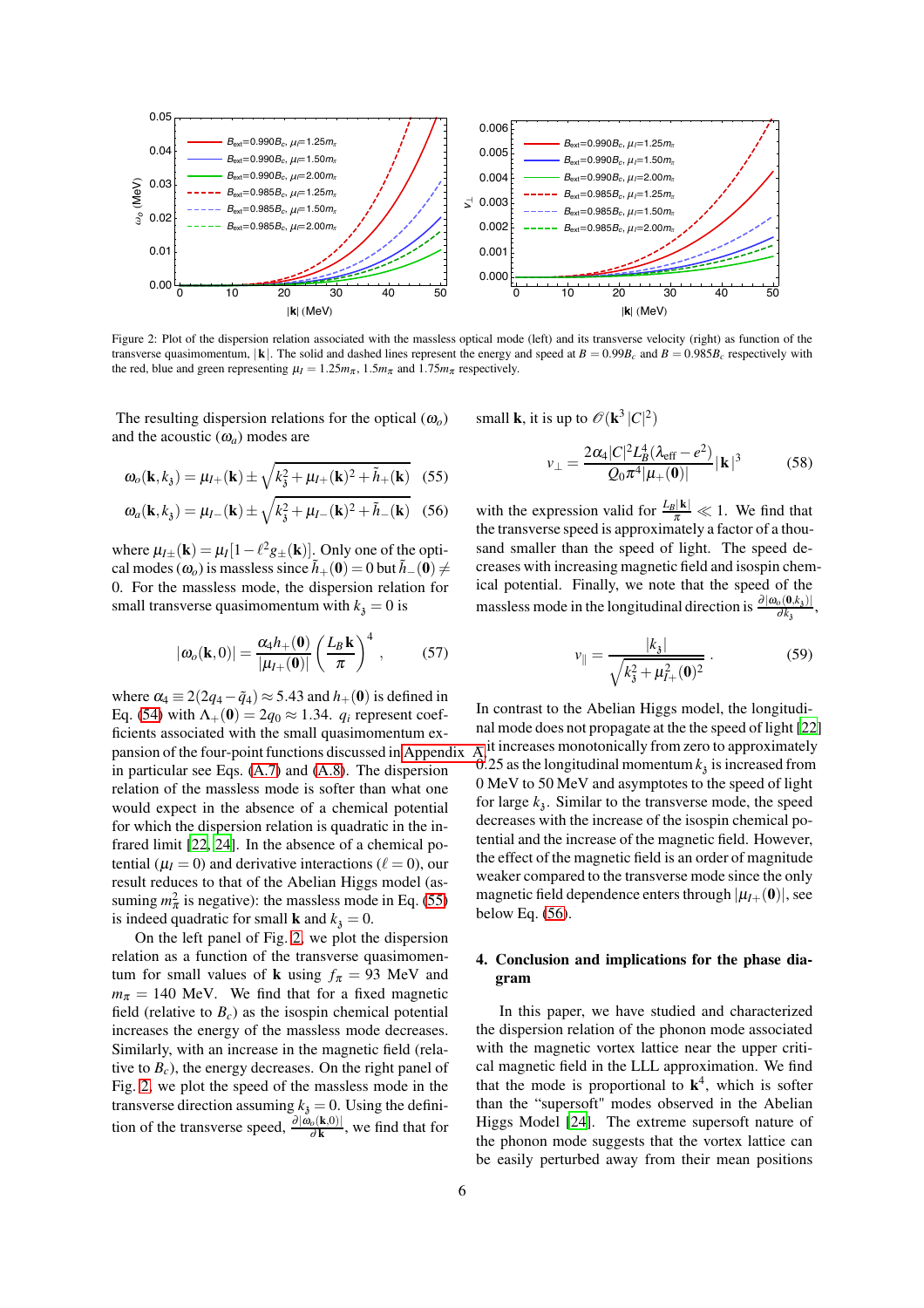<span id="page-6-2"></span>

Figure 3: Schematic, finite temperature phase diagram illustrating a conjectured phase transition from an ordered to a disordered magnetic vortex phase with a melting temperature of *Tc*1.

and can exist in a disordered ("liquid" and/or "gas") phase. Such a phase has been observed, for instance in lattice studies of the rho-condensed vacuum [\[25\]](#page-7-26). Unfortunately, lattice studies are not possible in finite isospin QCD in a magnetic background (with a dynamical gauge fields) due to the sign problem. However, it is possible to incorporate quantum effects using techniques similar to Ref [\[26](#page-7-27)] (where an ordered lattice was assumed): thermal fluctuations destroy the ordered magnetic vortex lattice in  $\chi$ PT at a critical temperature of  $T_c \sim f_\pi \sqrt{1 - m_\pi^2 / \mu_I^2}$  [\[26](#page-7-27)]. Due to the extreme supersoft nature of the massless optical mode, it is conceivable that in addition to the transition at *Tc*, there is a further phase transition from an ordered magnetic vortex lattice to a disordered, liquid/gas phase unless incorporation of quantum effects and/or higher Landau levels [\[24\]](#page-7-25) already destroys the ordered vortex lattice at zero temperature. In Fig. [3,](#page-6-2) we illustrate a possible finite temperature phase diagram of QCD with both ordered and disordered phases allowed. The critical temperature,  $T_{c1}$ , represents the transition from an ordered to a disordered phase unless the ordered phase is already destroyed by the inclusion of quantum effects at zero temperature. We conclude by noting that in the ordered phase, the phase diagram in the magnetic field-isospin chemical potential plane, is richer than traditionally depicted. In particular, we note the symmetries of a uniform superconductor, a single magnetic vortex and multiple vortices (including the vortex lattice)

Superconductor: 
$$
\mathbb{R}_3 \times SO(3) \cong E(3)
$$
 (60)  
 $\downarrow_{H \geq H_3}$ 

$$
\text{Single Vortex: } \mathbb{R}_3 \times SO(2)_{\theta+\alpha} \tag{61}
$$
\n
$$
\downarrow H \geq H_{c3}
$$

$$
Multiple Vortices: \mathbb{R}_{3} \times \emptyset , \qquad (62)
$$

where  $R_3$  and  $SO(3)$  represent translations and rotations (respectively) in three-dimensions,  $R_3$  represents translation in the *z*-direction and  $SO(2)_{\theta+\alpha}$  represents simultaneous physical and phase rotations of a single vortex, with the system being invariant if the angles are equal. Based on these symmetries there is an additional phase transition from a single vortex to a multivortex phase, at  $H_{c3}$  that is traditionally omitted in literature perhaps because they share the same inhomogeneous order parameter.

## Acknowledgements

P.A. would also like to thank Maxim Chernodub for helpful correspondence on quasimomentum states, and Andreas Schmitt for not only bringing Ref. [\[26](#page-7-27)] to our attention but also for a discussion of the critical temperature  $T_c$  in finite isospin  $\chi$ PT. P.A. would also like to acknowledge Patrick Jefferson for helpful discussions on related issues. E.L. and J.M. would like to acknowledge the Collaborative Undergraduate Research and Inquiry (CURI) and Directed Undergraduate Research (DUR) programs for their support. Finally, P.A. acknowledges the support of St. Olaf startup funds.

# <span id="page-6-1"></span>Appendix A. Useful Mathematical Results: Four-Point Function

For notational convenience, we use the dimensionless quasimomentum  $\overline{k}$  and position  $\overline{x}$  throughout this appendix. They are defined as

$$
\overline{\mathbf{k}} = \frac{L_B}{\pi} \mathbf{k} , \overline{\mathbf{x}} = \frac{1}{L_B} \mathbf{x} ,
$$
 (A.1)

where  $L_B = \sqrt{\frac{2\pi}{eB_{\text{ext}}}}$  is the magnetic length. In terms of the dimensionless  $\bar{x}$  and  $\bar{k}$ , the four-point function is defined as the transverse average  $-$  Eq. [\(18\)](#page-2-6)  $-$  of the product of four pion fields with quasi-momenta,

<span id="page-6-3"></span>
$$
\langle \tilde{\pi}_{\bar{\mathbf{l}}_2}^+ \tilde{\pi}_{\bar{\mathbf{k}}_2}^- \tilde{\pi}_{\bar{\mathbf{l}}_1}^+ \tilde{\pi}_{\bar{\mathbf{k}}_1}^- \rangle \equiv |C|^4 \mathcal{Q}_{\bar{\mathbf{l}}_2 \bar{\mathbf{k}}_2 \bar{\mathbf{l}}_1 \bar{\mathbf{k}}_1} ,\qquad (A.2)
$$

where |*C*| has mass dimension one and  $Q_{\bar{l}_2\bar{k}_2\bar{l}_1\bar{k}_1}$  is dimensionless,

$$
Q_{\bar{\mathbf{l}}_2 \bar{\mathbf{k}}_2 \bar{\mathbf{l}}_1 \bar{\mathbf{k}}_1} = Q_0^2 \sum_{m,n \in \mathbb{Z}} e^{-\pi (\mathbf{c} - \mathbf{X}_{m,n})^2 + 2\pi i \varepsilon_{ij} b^i X_{m,n}^j} \quad \text{(A.3)}
$$

with **b** =  $\frac{k_1 + l_1 - k_2 - l_2}{2}$  and **c** =  $\frac{l_1 - k_1 - l_2 + k_2}{2}$ . **X**<sub>*m,n*</sub> is defined in terms of the lattice vectors  $\mathbf{d}_1$  and  $\mathbf{d}_2$  as

$$
\mathbf{X}_{m,n} = \left(m\tilde{\mathbf{d}}_2 + n\tilde{\mathbf{d}}_1\right) = \frac{(m+n)v^{-1}}{2}\mathbf{e}_x - m\mathbf{v}\mathbf{e}_y \quad (A.4)
$$

where  $\tilde{\mathbf{d}}_a = \frac{1}{L_B} \mathbf{\varepsilon}_{ab} \mathbf{d}_b$ , and  $\mathbf{e}_x$  and  $\mathbf{e}_y$  are unit vectors. For a detailed derivation of the four-point function in the symmetric gauge, see Ref. [\[22\]](#page-7-21). The lattice vectors associated with the triangular magnetic vortex lattice is

$$
\mathbf{d}_1 = \frac{L_B}{v} \mathbf{e}_y \ , \ \mathbf{d}_2 = \frac{L_B}{v} \left( \frac{\sqrt{3}}{2} \mathbf{e}_x + \frac{1}{2} \mathbf{e}_y \right) \tag{A.5}
$$

<span id="page-6-0"></span>where  $v = \frac{1}{\sqrt{2}}$  $rac{1}{2Q_0} = \frac{\sqrt[4]{3}}{\sqrt{3}}$  $\frac{\sqrt[4]{3}}{\sqrt{2}}$  $\frac{3}{2}$  for the triangular lattice. The four-point function is symmetric under the following non-trivial exchange of quasimomentum indices.

$$
Q_{\overline{\mathbf{i}}_2 \overline{\mathbf{k}}_2 \overline{\mathbf{i}}_1 \overline{\mathbf{k}}_1} = Q_{\overline{\mathbf{k}}_2 \overline{\mathbf{i}}_2 \overline{\mathbf{k}}_1 \overline{\mathbf{i}}_1} .
$$
 (A.6)